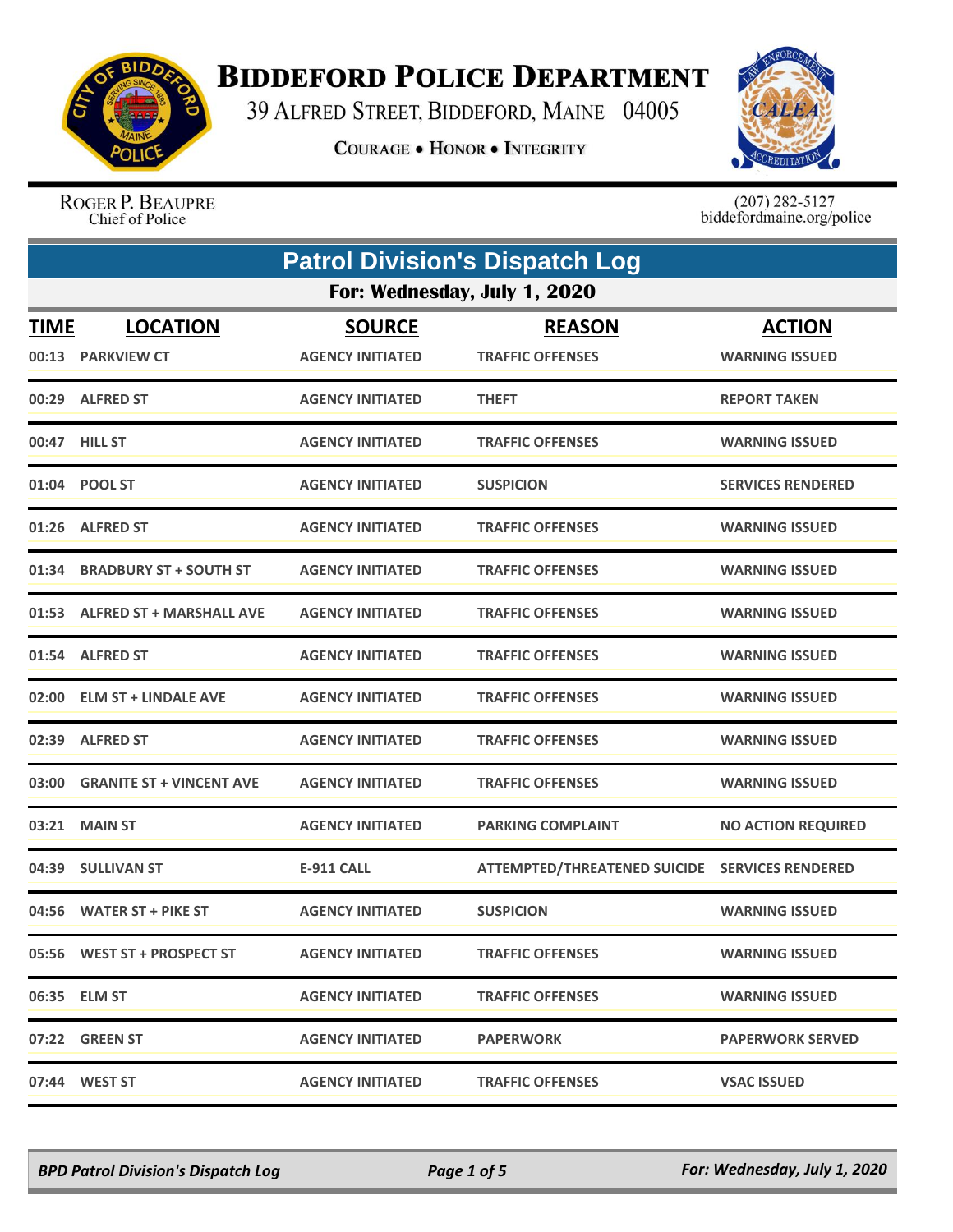| <b>TIME</b> | <b>LOCATION</b>               | <b>SOURCE</b>                     | <b>REASON</b>                                                      | <b>ACTION</b>                |
|-------------|-------------------------------|-----------------------------------|--------------------------------------------------------------------|------------------------------|
|             | 07:52 PRECOURT ST             | <b>NON-EMERGENCY CALL</b>         | <b>ANIMAL COMPLAINT</b>                                            | <b>SERVICES RENDERED</b>     |
|             | 08:22 POOL ST                 | <b>AGENCY INITIATED</b>           | <b>TRAFFIC OFFENSES</b>                                            | <b>WARNING ISSUED</b>        |
| 08:33       | <b>MEDICAL CENTER DR</b>      | <b>NON-EMERGENCY CALL</b>         | <b>PAPERWORK</b>                                                   | <b>SERVICES RENDERED</b>     |
|             | 08:38 ALFRED ST               | <b>AGENCY INITIATED</b>           | <b>TRAFFIC OFFENSES</b>                                            | <b>VSAC ISSUED</b>           |
|             | 08:41 ALFRED ST               | <b>AGENCY INITIATED</b>           | <b>DRUG BOX</b>                                                    | <b>SERVICES RENDERED</b>     |
|             | 08:54 ALFRED ST               | <b>AGENCY INITIATED</b>           | <b>TRAFFIC OFFENSES</b>                                            | <b>WARNING ISSUED</b>        |
|             | 08:56 ELM ST                  | <b>NON-EMERGENCY CALL</b>         | <b>ARTICLES LOST/FOUND</b>                                         | <b>SERVICES RENDERED</b>     |
|             | 09:11 MAIN ST                 | <b>AGENCY INITIATED</b>           | <b>SEX OFFENDER REGISTRATION</b>                                   | <b>REPORT TAKEN</b>          |
|             | 09:13 ALFRED ST + BARRA RD    | <b>RADIO</b>                      | <b>DISABLED VEHICLE</b>                                            | <b>SERVICES RENDERED</b>     |
|             | 09:29 CHICOPEE LN             | <b>NON-EMERGENCY CALL</b>         | <b>CIVIL COMPLAINT</b>                                             | <b>CIVIL COMPLAINT</b>       |
|             | 09:34 ELM ST                  | E-911 CALL                        | 911 MISUSE                                                         | <b>SERVICES RENDERED</b>     |
|             | 09:41 WEST ST + PRISCILLA AVE | <b>AGENCY INITIATED</b>           | <b>TRAFFIC OFFENSES</b>                                            | <b>WARNING ISSUED</b>        |
|             | <b>10:05 MAIN ST</b>          | <b>AGENCY INITIATED</b>           | <b>PAPERWORK</b>                                                   | <b>PAPERWORK SERVED</b>      |
|             | 10:11 ALFRED ST               | <b>AGENCY INITIATED</b>           | <b>TRAFFIC OFFENSES</b>                                            | <b>WARNING ISSUED</b>        |
|             | <b>10:23 MAIN ST</b>          | <b>NON-EMERGENCY CALL</b>         | <b>CODES ENFORCEMENT</b>                                           | <b>REFERRED OTHER AGENCY</b> |
|             | 10:50 ALFRED ST               | <b>WALK-IN AT STATION</b>         | <b>COURT ORDERED CHECK IN</b>                                      | <b>SERVICES RENDERED</b>     |
|             | <b>10:52 BRADBURY ST</b>      | <b>NON-EMERGENCY CALL</b>         | <b>CHECK WELFARE</b>                                               | <b>SERVICES RENDERED</b>     |
|             | 10:58 LINCOLN ST + ELM ST     | <b>AGENCY INITIATED</b>           | <b>TRAFFIC OFFENSES</b>                                            | <b>WARNING ISSUED</b>        |
|             | 11:10 SADIE LN                | <b>NON-EMERGENCY CALL</b>         | <b>PAPERWORK</b>                                                   | <b>SERVICES RENDERED</b>     |
|             | 11:12 ELM ST + GOOCH ST       | <b>AGENCY INITIATED</b>           | <b>TRAFFIC OFFENSES</b>                                            | <b>WARNING ISSUED</b>        |
|             | 11:13 POOL ST + DECARY RD     | <b>AGENCY INITIATED</b>           | <b>TRAFFIC OFFENSES</b>                                            | <b>WARNING ISSUED</b>        |
|             | 11:22 SOUTH ST                | <b>AGENCY INITIATED</b>           | <b>TRAFFIC OFFENSES</b>                                            | <b>WARNING ISSUED</b>        |
|             | 11:29 SOUTH ST                | <b>AGENCY INITIATED</b>           | <b>TRAFFIC OFFENSES</b>                                            | <b>WARNING ISSUED</b>        |
|             | 11:37 ADAMS ST                | <b>NON-EMERGENCY CALL WEAPONS</b> |                                                                    | <b>ARREST(S) MADE</b>        |
|             |                               |                                   | OFFENDER: BRIAN JAMES ELLIOTT  AGE: 31  RESIDENT OF: BIDDEFORD, ME |                              |
|             | CHARGE: WARRANT ARREST        |                                   |                                                                    |                              |

*BPD Patrol Division's Dispatch Log Page 2 of 5 For: Wednesday, July 1, 2020*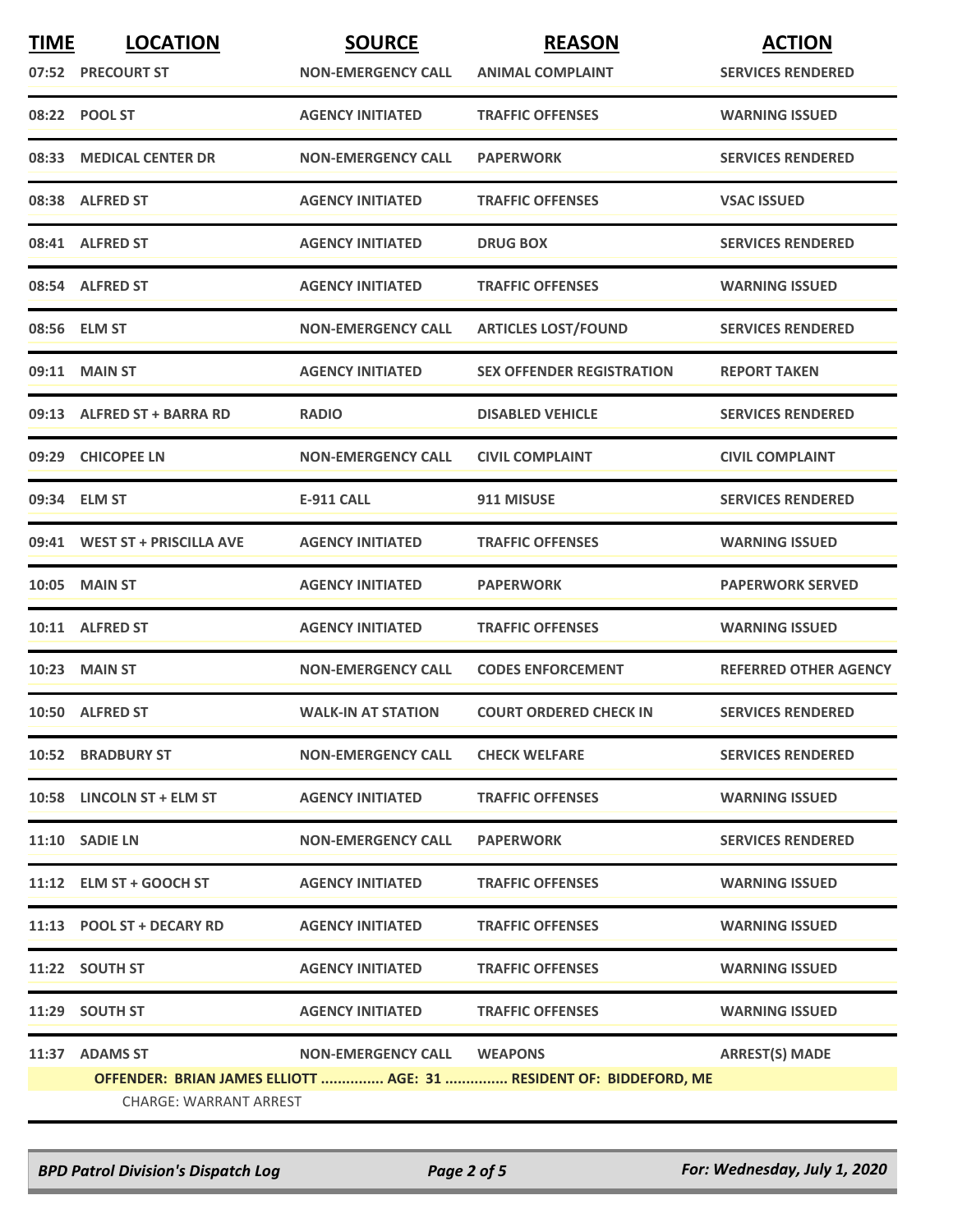| <b>TIME</b> | <b>LOCATION</b>               | <b>SOURCE</b>                                                  | <b>REASON</b>                                                      | <b>ACTION</b>               |
|-------------|-------------------------------|----------------------------------------------------------------|--------------------------------------------------------------------|-----------------------------|
|             | 11:38 ALFRED ST               | <b>AGENCY INITIATED</b>                                        | <b>PRO-ACTIVE RESPONSE TEAM</b>                                    | <b>NO VIOLATION</b>         |
|             | 11:39 SOUTH ST                | <b>AGENCY INITIATED</b>                                        | <b>TRAFFIC OFFENSES</b>                                            | <b>VSAC ISSUED</b>          |
|             | 12:00 SOUTH ST                | <b>AGENCY INITIATED</b>                                        | <b>TRAFFIC OFFENSES</b>                                            | <b>VSAC ISSUED</b>          |
|             | 12:03 ALFRED ST               | <b>NON-EMERGENCY CALL</b>                                      | <b>DISTURBANCE / NOISE</b>                                         | <b>SERVICES RENDERED</b>    |
|             | 12:21 ADAMS ST                | <b>NON-EMERGENCY CALL</b>                                      | <b>ANIMAL COMPLAINT</b>                                            | <b>SERVICES RENDERED</b>    |
|             | 12:34 SADIE LN                | <b>AGENCY INITIATED</b>                                        | <b>PAPERWORK</b>                                                   | <b>PAPERWORK NOT SERVED</b> |
|             | 13:03 UNION ST                | <b>E-911 CALL</b>                                              | 911 MISUSE                                                         | <b>SERVICES RENDERED</b>    |
|             | 13:06 CLEAVES ST              | <b>NON-EMERGENCY CALL</b>                                      | <b>CHECK WELFARE</b>                                               | <b>SERVICES RENDERED</b>    |
|             | 13:29 HILL ST                 | <b>AGENCY INITIATED</b>                                        | <b>TRAFFIC OFFENSES</b>                                            | <b>VSAC ISSUED</b>          |
|             | 13:38 OAK RIDGE RD            | <b>NON-EMERGENCY CALL</b>                                      | <b>SCAM</b>                                                        | <b>SERVICES RENDERED</b>    |
|             | 13:43 ELM ST                  | <b>NON-EMERGENCY CALL</b>                                      | <b>ARTICLES LOST/FOUND</b>                                         | <b>SERVICES RENDERED</b>    |
|             | 13:49 ALFRED ST               | <b>WALK-IN AT STATION</b>                                      | <b>CIVIL COMPLAINT</b>                                             | <b>CIVIL COMPLAINT</b>      |
|             | 13:53 GREEN ST                | <b>WALK-IN AT STATION</b>                                      | <b>PAPERWORK</b>                                                   | <b>SERVICES RENDERED</b>    |
|             | 13:54 ALFRED ST               | <b>AGENCY INITIATED</b>                                        | <b>PRO-ACTIVE RESPONSE TEAM</b>                                    | <b>SERVICES RENDERED</b>    |
|             | 14:09 POOL ST                 | <b>AGENCY INITIATED</b>                                        | <b>TRAFFIC OFFENSES</b>                                            | <b>VSAC ISSUED</b>          |
|             | 14:27 ELM ST                  | <b>NON-EMERGENCY CALL</b>                                      | <b>SHOPLIFTING</b>                                                 | <b>SERVICES RENDERED</b>    |
|             |                               | CHARGE: THEFT BY UNAUTHORIZED TAKING OR TRANSFER - SHOPLIFTING | OFFENDER: BRANDON LEE LASHLEY  AGE: 29  RESIDENT OF: BIDDEFORD, ME |                             |
|             | 14:52 ALFRED ST               | <b>E-911 CALL</b>                                              | <b>DISTURBANCE / NOISE</b>                                         | <b>NEGATIVE CONTACT</b>     |
|             | 15:20 PARKVIEW CT             | <b>NON-EMERGENCY CALL</b>                                      | <b>CIVIL COMPLAINT</b>                                             | <b>SERVICES RENDERED</b>    |
|             | 15:30 HILL ST                 | <b>E-911 CALL</b>                                              | <b>DISTURBANCE / NOISE</b>                                         | <b>GONE ON ARRIVAL</b>      |
|             | 15:46 ALFRED ST               | <b>WALK-IN AT STATION</b>                                      | <b>COURT ORDERED CHECK IN</b>                                      | <b>NO ACTION REQUIRED</b>   |
|             | 15:53 OLD DOGS LN             | <b>AGENCY INITIATED</b>                                        | <b>TRAFFIC OFFENSES</b>                                            | <b>WARNING ISSUED</b>       |
|             | <b>16:01 GRANITE POINT RD</b> | <b>NON-EMERGENCY CALL</b>                                      | <b>PARKING COMPLAINT</b>                                           | <b>NO VIOLATION</b>         |
|             | 16:11 MAY ST + LAMOTHE AVE    | <b>AGENCY INITIATED</b>                                        | <b>TRAFFIC OFFENSES</b>                                            | <b>WARNING ISSUED</b>       |
|             | 16:23 BOULDER WAY + ALFRED ST | <b>AGENCY INITIATED</b>                                        | <b>TRAFFIC OFFENSES</b>                                            | <b>WARNING ISSUED</b>       |

*BPD Patrol Division's Dispatch Log Page 3 of 5 For: Wednesday, July 1, 2020*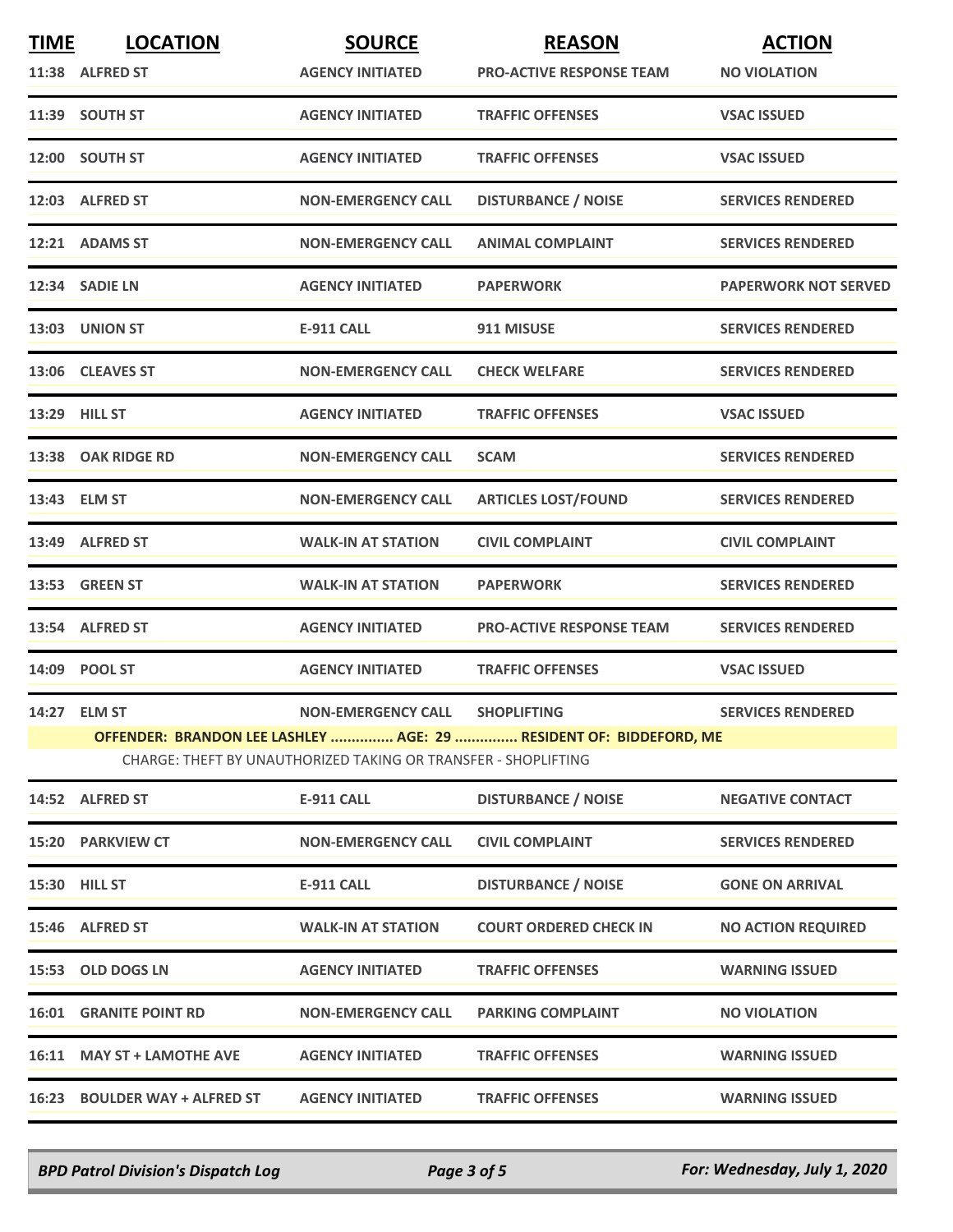| <b>TIME</b> | <b>LOCATION</b>                        | <b>SOURCE</b>             | <b>REASON</b>                                                     | <b>ACTION</b>                |
|-------------|----------------------------------------|---------------------------|-------------------------------------------------------------------|------------------------------|
|             | 16:25 PROSPECT ST + WEST ST            | <b>AGENCY INITIATED</b>   | <b>TRAFFIC OFFENSES</b>                                           | <b>WARNING ISSUED</b>        |
|             | 16:28 GRAHAM ST + MASON ST             | <b>E-911 CALL</b>         | <b>DOMESTIC COMPLAINTS</b>                                        | <b>REPORT TAKEN</b>          |
|             | 16:38 ELM ST                           | <b>AGENCY INITIATED</b>   | <b>TRAFFIC OFFENSES</b>                                           | <b>WARNING ISSUED</b>        |
|             | 16:42 FOSS ST                          | E-911 CALL                | <b>DOMESTIC COMPLAINTS</b>                                        | <b>REPORT TAKEN</b>          |
|             | 17:00 ELM ST                           | <b>AGENCY INITIATED</b>   | <b>TRAFFIC OFFENSES</b>                                           | <b>WARNING ISSUED</b>        |
|             | 17:11 MEDICAL CENTER DR                | <b>E-911 CALL</b>         | 911 MISUSE                                                        | <b>REFERRED OTHER AGENCY</b> |
|             | 17:20 SIMARD AVE + MILLER AVE          | <b>E-911 CALL</b>         | <b>DISTURBANCE / NOISE</b>                                        | <b>REPORT TAKEN</b>          |
|             | 17:30 ALFRED ST + RAY ST               | <b>AGENCY INITIATED</b>   | <b>TRAFFIC OFFENSES</b>                                           | <b>WARNING ISSUED</b>        |
|             | 17:37 ALFRED ST                        | <b>AGENCY INITIATED</b>   | <b>VIOL OF BAIL CONDITIONS</b>                                    | <b>CITATION ISSUED</b>       |
|             |                                        |                           | OFFENDER: TAYLOR MACHELLE HARTLEY  AGE: 25  RESIDENT OF: SACO, ME |                              |
|             | CHARGE: VIOLATING CONDITION OF RELEASE |                           |                                                                   |                              |
|             | 18:11 ALFRED ST                        | <b>WALK-IN AT STATION</b> | <b>ALL OTHER</b>                                                  | <b>REFERRED OTHER AGENCY</b> |
|             | 18:15 CLEAVES ST                       | <b>E-911 CALL</b>         | 911 MISUSE                                                        | <b>SERVICES RENDERED</b>     |
|             | 18:18 YATES ST                         | <b>E-911 CALL</b>         | <b>SCAM</b>                                                       | <b>REPORT TAKEN</b>          |
|             | 18:50 COLE RD                          | <b>NON-EMERGENCY CALL</b> | <b>SUSPICION</b>                                                  | <b>SERVICES RENDERED</b>     |
|             | 19:01 MEDICAL CENTER DR                | <b>E-911 CALL</b>         | 911 MISUSE                                                        | <b>REFERRED OTHER AGENCY</b> |
|             | 19:05 MEDICAL CENTER DR                | <b>E-911 CALL</b>         | 911 MISUSE                                                        | <b>SERVICES RENDERED</b>     |
|             | 19:17 THORNTON ST                      | <b>NON-EMERGENCY CALL</b> | <b>MOTOR VEHICLE THEFT</b>                                        | <b>UNFOUNDED</b>             |
|             | 19:33 BOULDER WAY                      | <b>NON-EMERGENCY CALL</b> | <b>SHOPLIFTING</b>                                                | <b>REPORT TAKEN</b>          |
|             | 19:37 ELM ST                           | <b>AGENCY INITIATED</b>   | <b>TRAFFIC OFFENSES</b>                                           | <b>WARNING ISSUED</b>        |
|             | 19:43 GRAYSON ST                       | <b>NON-EMERGENCY CALL</b> | <b>DISTURBANCE / NOISE</b>                                        | <b>SERVICES RENDERED</b>     |
|             | 19:51 ALFRED ST                        | <b>NON-EMERGENCY CALL</b> | <b>PARKING COMPLAINT</b>                                          | <b>NEGATIVE CONTACT</b>      |
|             | 20:17 PEARL ST                         | <b>AGENCY INITIATED</b>   | <b>TRAFFIC DETAIL</b>                                             | <b>SERVICES RENDERED</b>     |
|             | 20:20 WESTFIELD ST                     | <b>NON-EMERGENCY CALL</b> | <b>HARASSMENT</b>                                                 | <b>UNFOUNDED</b>             |
|             | 20:21 ELM ST                           | <b>AGENCY INITIATED</b>   | <b>TRAFFIC OFFENSES</b>                                           | <b>WARNING ISSUED</b>        |
|             | 20:37 WEST ST                          | <b>AGENCY INITIATED</b>   | <b>TRAFFIC OFFENSES</b>                                           | <b>WARNING ISSUED</b>        |

*BPD Patrol Division's Dispatch Log Page 4 of 5 For: Wednesday, July 1, 2020*